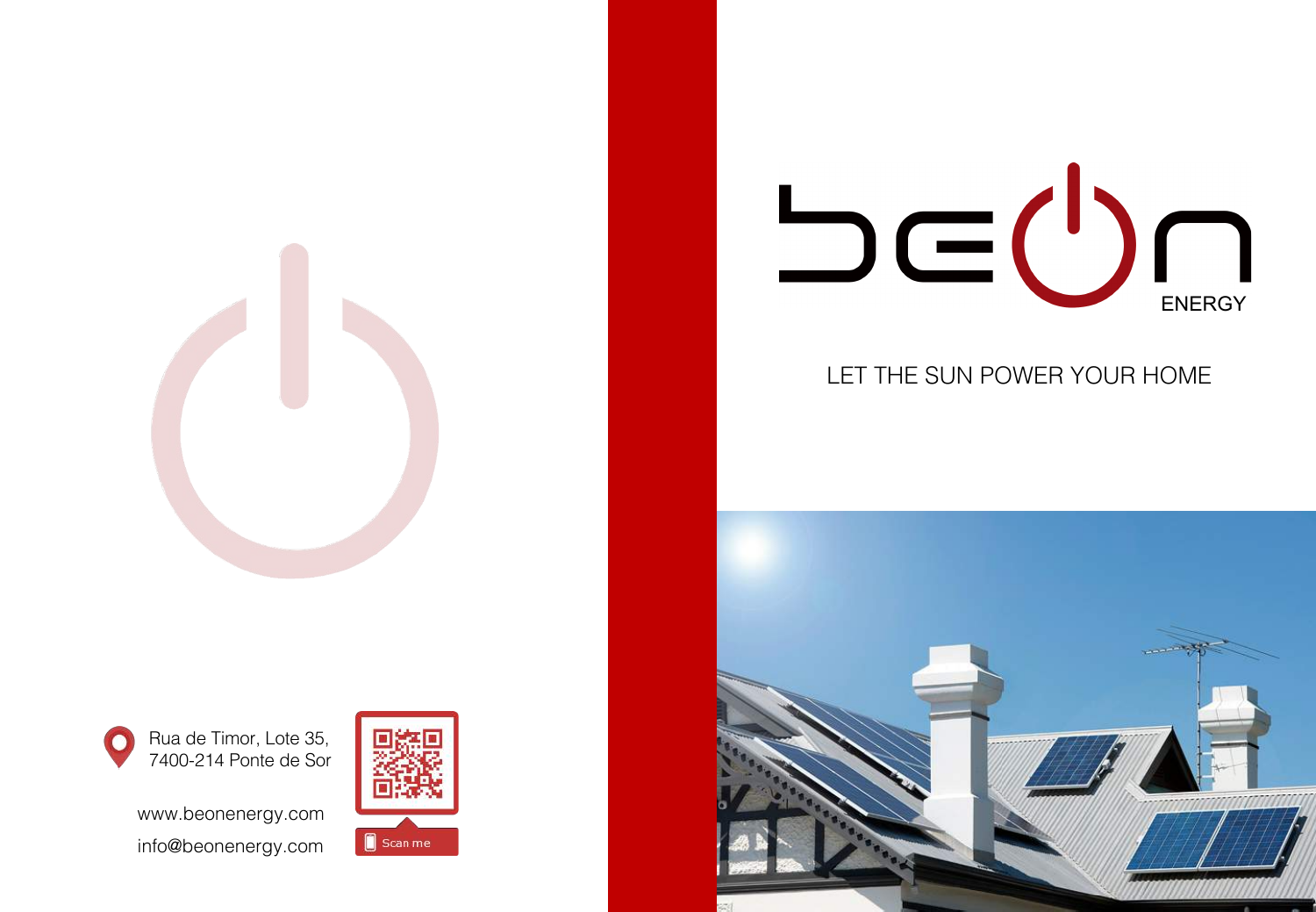# WHO ARE WE?

 $\overline{\mathsf{C}}$  is a developer and manufacturer of industry leading microinverters and pioneering plug & play complete solar kits. Founded in 2015 we are based in Ponte de Sor, in the central Portuguese region of Portalegre.

Our unique development of the 'plug-in' microinverters unlocks the potential to connect a power generating solar panel to any electric socket, just like a common electric appliance, in a safe, reliable and simple way.

## At BeON we make solar energy available to everyone.





## SAVINGS

Lower your electricity bill and achieve a great return on your investment.



### SUSTAINABILITY

Reduce your carbon footprint with your clean energy source and contribute to a green future.

### **SECURITY**

Become energy independent and protect yourself against sudden changes in electricity prices.

### How does solar energy work?

- **1** Solar modules convert sunlight into clean green electricity.
- 2 Our plug-in microinverter converts this electricity so that it can be used by your home or exported to the grid.



# WHY GO SOLAR?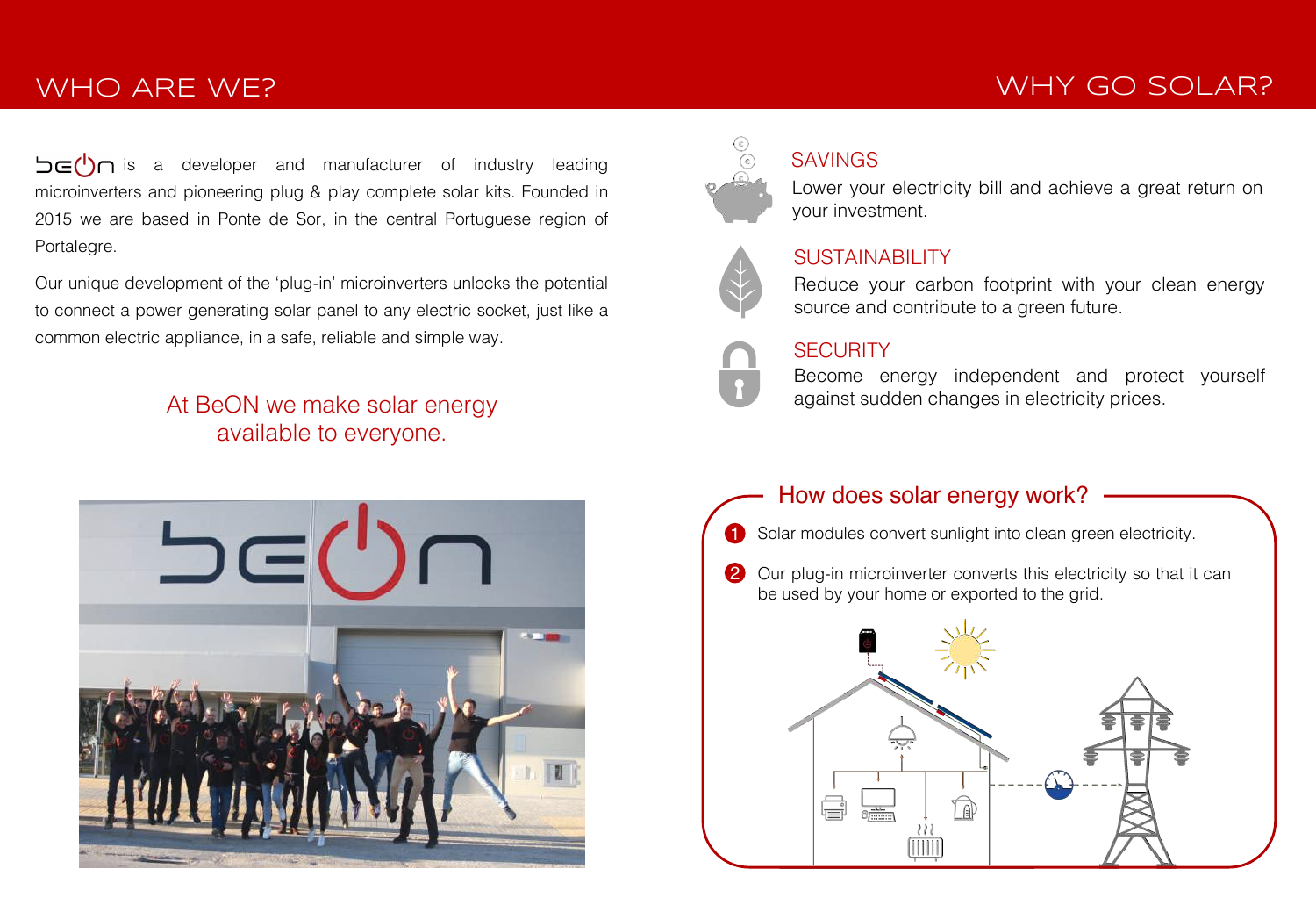## WHY BeON?

## THE BeON KIT



More than halves the time and cost of installation

25 year warranty

Flexible and modular



Our unique proposition: **the complete solar solution in a box!** 

- Tier 1 Polycrystalline solar panel
- BeON plug-in microinverter
- 3-in-1 aluminium structures
- Wiring & accessories

**Simple** and easy!

In three steps and less than 15 minutes you can start producing your own energy





#### **More power**



With conventional inverters, the presence of dust, shading, snow or leaves on a single panel caps the production of each panel by the lowest producing one.

BeON microinverters allow each solar panel to produce at its maximum power point, delivering up to 25% more power than conventional string inverters.

#### **Complete flexibility**

Add new panels and increase your productivity! Our microinverters allow you to upgrade your PV system without having to change the present installation. You can also install your panels in different areas to take full advantage of your unused spaces.